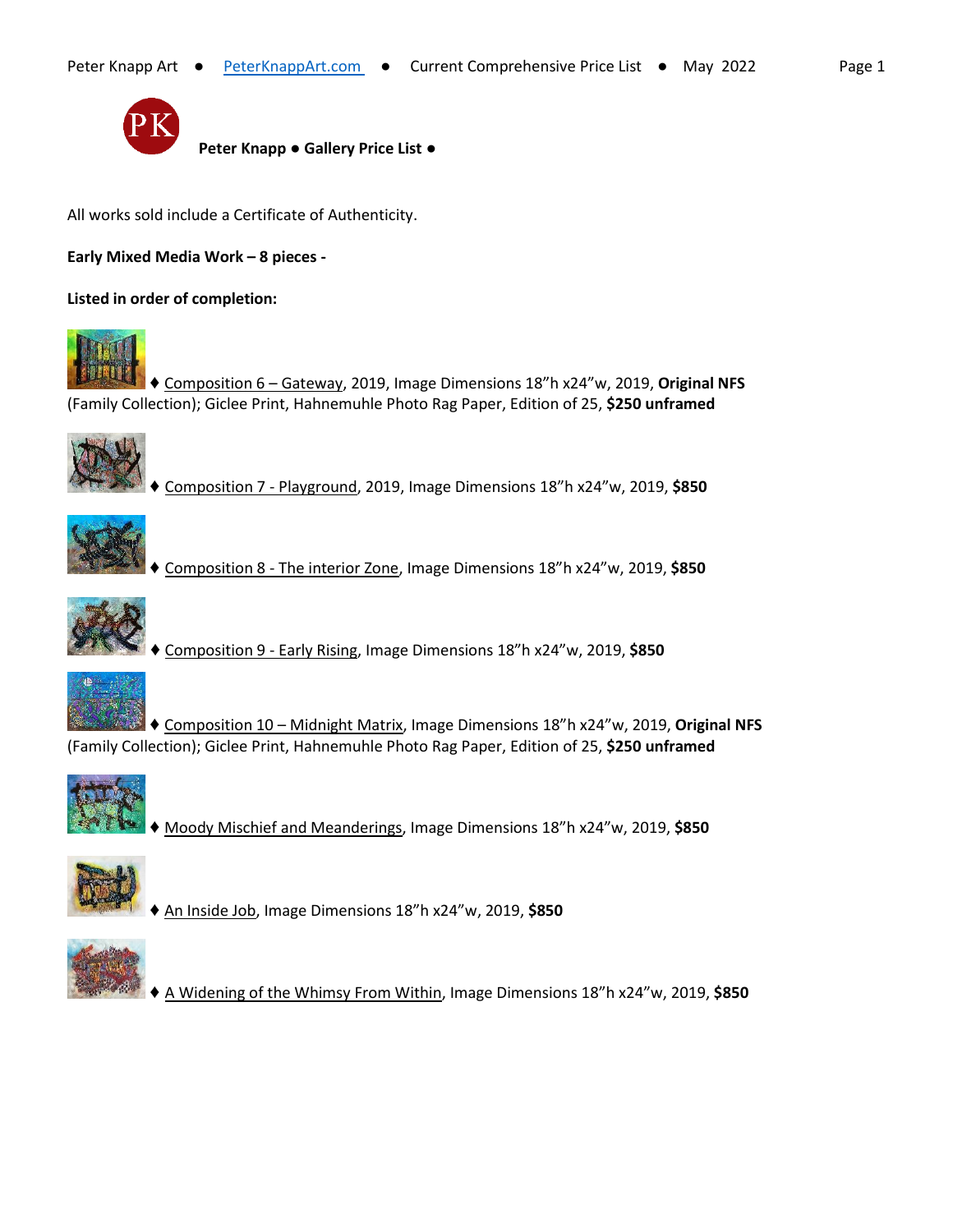## **Mixed Media Wall Hung Originals (and full size Giclee Prints) –**

Listed in chronological order of completion and sequence except for two which follow and can be shown as "Art Tables"



♦ Anxiety's Playground, Image Dimensions 27"h x 31"w, Sep-Nov 2019, **\$4,500 for original** Giclee Print, Hahnemuhle Photo Rag Metallic Paper, Edition of 25, **\$350 unframed**



♦ Serenity's Stronghold, Image Dimensions 27"h x 31"w, Dec 2019-Jan 2020, **\$4,500 for original** Giclee Print, Hahnemuhle Photo Rag Metallic Paper, Edition of 25, **\$350 unframed**



♦ The Patient's Garden, Image Dimensions 27"h x 31"w, Feb-Mar 2020**, \$4,500 for original** Giclee Print, Hahnemuhle Photo Rag Metallic Paper, Edition of 25, **\$350 unframed**



♦ Geometries of Promise and Conflict, Image Dimensions 27"h x 31"w, Apr-May 2020, **\$4,500 for original**, Giclee Print, Hahnemuhle Photo Rag Metallic Paper, Edition of 25, **\$350 unframed**



♦ Pandemic's Paradise, Image Dimensions 27"h x 31"w x 1 5/16"d, Jun-Aug 2020, **\$4,500**



♦ Garden of Geometric Insights, Dimensions 27 3/8"h x 38 5/16"w, Mar-May 2021, **\$5,000 for original** Giclee Print, Hahnemuhle Photo Rag Metallic Paper, Edition of 25, **\$400 unframed**



♦ Portraits of a Man Much Like Myself, Confronting His Cycle of Ups and Downs

Image Dimensions 27 3/8"h x 38 5/16"w, Jun-Sep 2021, **\$5,000 for original** Giclee Print, Hahnemuhle Photo Rag Metallic Paper, Edition of 25, **\$400 unframed**



♦ Opportunity's Oasis, Image Dimensions 27 3/8"h x 31"w, Oct-Dec 2021, **\$4,500 for original** Giclee Print, Hahnemuhle Photo Rag Metallic Paper, Edition of 25, **\$350 unframed** Giclee Print, Hahnemuhle Photo Rag Metallic Paper, Trial Proof, \$350 \$250 unframed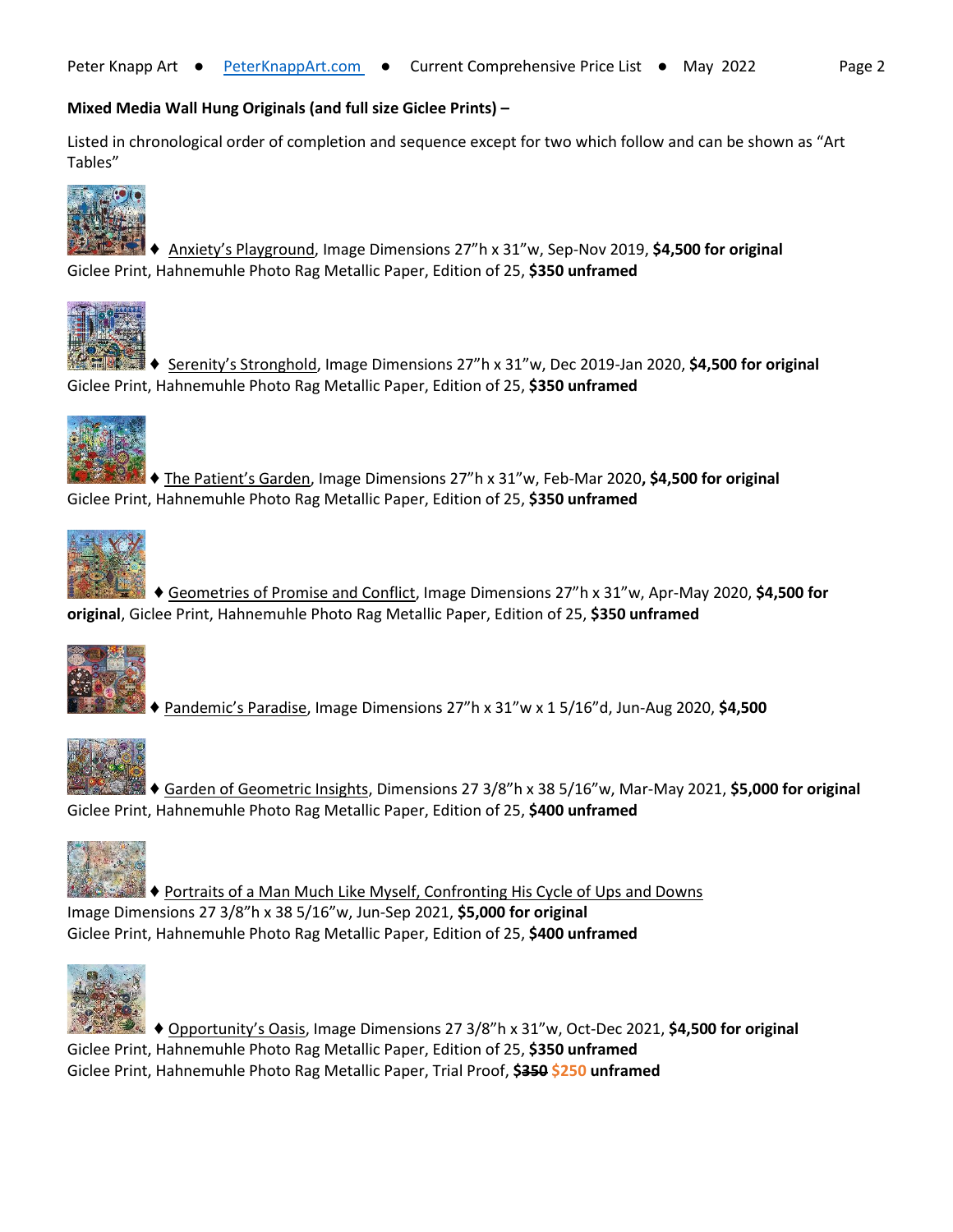

 ♦ Drawing To A Close, Diptych, Dimensions Each 27 3/8"h x 19 3/16"w, Jan-Feb 2022, **\$2,500 for set** Giclee Print, Hahnemuhle Photo Rag Metallic Paper, Edition of 25, **\$400 unframed -** both images are combined

### **Mixed Media "Art Tables" - 5 Works In All (3 Are Repurposed Woodcut Blocks) –**

Repurposed Woodcut Blocks are retitled and altered to be standalone works and no longer print worthy.



**♦ A Covidian Introspection, Image Dimensions 40 3/16"h x 56 5/8"w x 4 1/4"d in wood frame, Aug-Nov** 2020, "Art Table" - with leg base and 42"x 60" tempered glass top, total height at approximately 30", **\$5,000** (Can be wall mounted if desired in frame without glass cover and base)



**I**  $\blacklozenge$  Nature and the Covidian Age, Dimensions 29 1/4"h x 40 1/4"w x 2 3/4"d in wood frame, Dec 2020-Feb 2021, "Art Table" - with leg base and 32" x 42" tempered glass top, total height at approximately 30", **\$4,500** (Can be wall mounted if desired in frame without glass cover and base)



♦ Tools of the Trade, Block Dimensions 12"h x 18"w, 2021,

"Art Table" - with leg base and 16" x 22" tempered glass top, total height at approximately 27", **\$850** (Can be wall mounted if desired without glass cover and base)

Included in this purchase at no extra charge is a print from this block, from an edition of 10 dated 1975. The print is titled "Studio Still Life". Additional prints **\$125** separately.



**♦ Star Spangled Space Out, Block Dimensions 18"h x 52"w, 2022,** 

"Art Table" - with leg base and 24" x 60" tempered glass top, total height at approximately 30", **\$2,500** (Can be wall mounted if desired in frame without glass cover and base.)

Included in this purchase at no extra charge is a print from this block, from an edition of 10 dated 1975. The print is titled "Space Station". Additional prints **\$400** separately.



 $\blacksquare$   $\blacklozenge$  Bugaboo, Block Dimensions 32 3/8"h x 46 1/4"w, Extended Width to 58", 2022,

"Art Table" - with leg base and 36" x 60" tempered glass top, total height at approximately 30", **\$3,000**

(Can be wall mounted if desired in frame without glass cover and base)

Included in this purchase at no extra charge is a print from this block, from an edition of 12 dated 1974. The print is titled "Insects". Additional prints **\$500** separately.

## **A Brief Aside – My Brush With Realism and Surrealism – Giclee Prints of the Original Acrylic Paintings**



♦ Walk in the Woods II, Image Dimensions 24"h x 32"w, 2015**, Original NFS** (Family Collection) Giclee Print, Hahnemuhle Photo Rag Paper, Edition of 25, **\$400 unframed**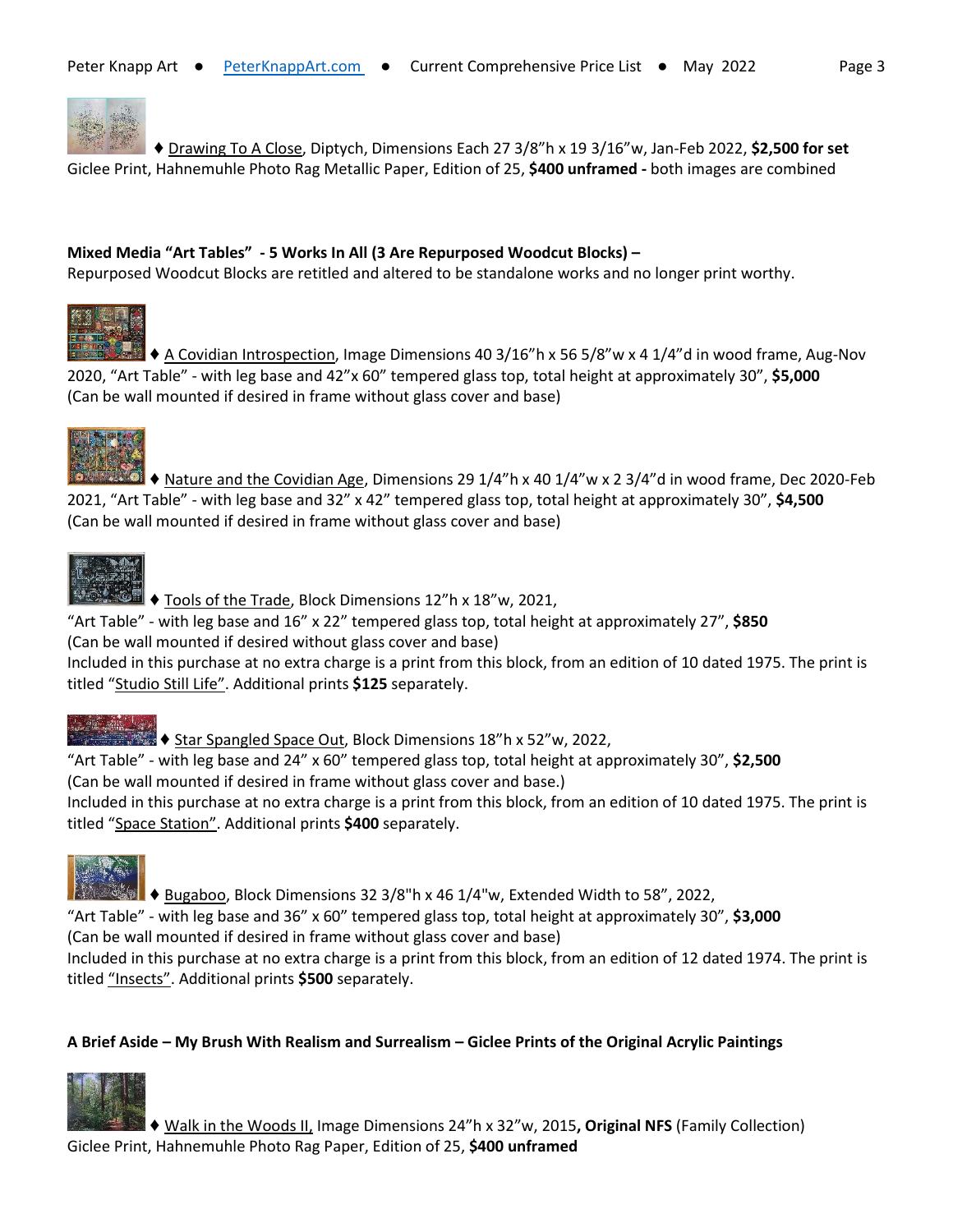

♦ Wetland II, Image Dimensions 24"h x 32"w, 2018, **Original Not For Sale** (Family Collection) Giclee Print, Hahnemuhle Photo Rag Paper, Edition of 25, **\$400 unframed**



♦ Nantucket Morning Revisited II, 24"h x 36"w, 2018, **Original Not for Sale** (Family Collection) Giclee Print, Hahnemuhle Photo Rag Paper, Edition of 25, **\$400 unframed**

### **Woodcut Compositions – 21 works total, which includes a mixed media collage with woodcut print "remnants" –**

#### **Listed and arranged by similarity of content, my personal insights (and reflections) or their aesthetic direction:**

Woodcut editions in this exhibition are printed on Okawara Fine Japanese Printing Paper and Cranfield Caligo Inks at First Proof Press in Brattleboro, Vermont. One Trial Proof on exhibit (The Prisoner) is on Tableau Paper with Graphic Chemical Company black relief printing ink.



♦ In the Wee Hours of Whimsy…, Image Dimensions 27"h x 20"w, Edition of 5, 2021, Okawara Fine Japanese Printing Paper and Cranfield Caligo Inks \$350 Exhibition Print, matted and framed\* - add \$200, **(total \$550)**



♦ Midnight Meadow, Image Dimensions 24" x 32", Edition of 5, 2021, Okawara Fine Japanese Printing Paper and Cranfield Caligo Ink, \$350 unframed Exhibition Print, matted and framed\* - add \$300, **(total \$650)** Also available: 1 Embellished Trial Proof, \$350



♦ Moon Perch, Image Dimensions 24"h x 32"w, Edition of 5, 2021, Okawara Fine Japanese Printing Paper and Cranfield Caligo Ink, \$350 unframed Exhibition Print, matted and framed\* - add \$300, **(total \$650)**



♦ Internal Matter, Image Dimensions 28"h x 20"w, Edition of 5, 2021, Okawara Fine Japanese Printing Paper and Cranfield Caligo Ink, \$200 unframed (check print racks) Exhibition Print, matted and framed\* - add \$200, **(total \$400)**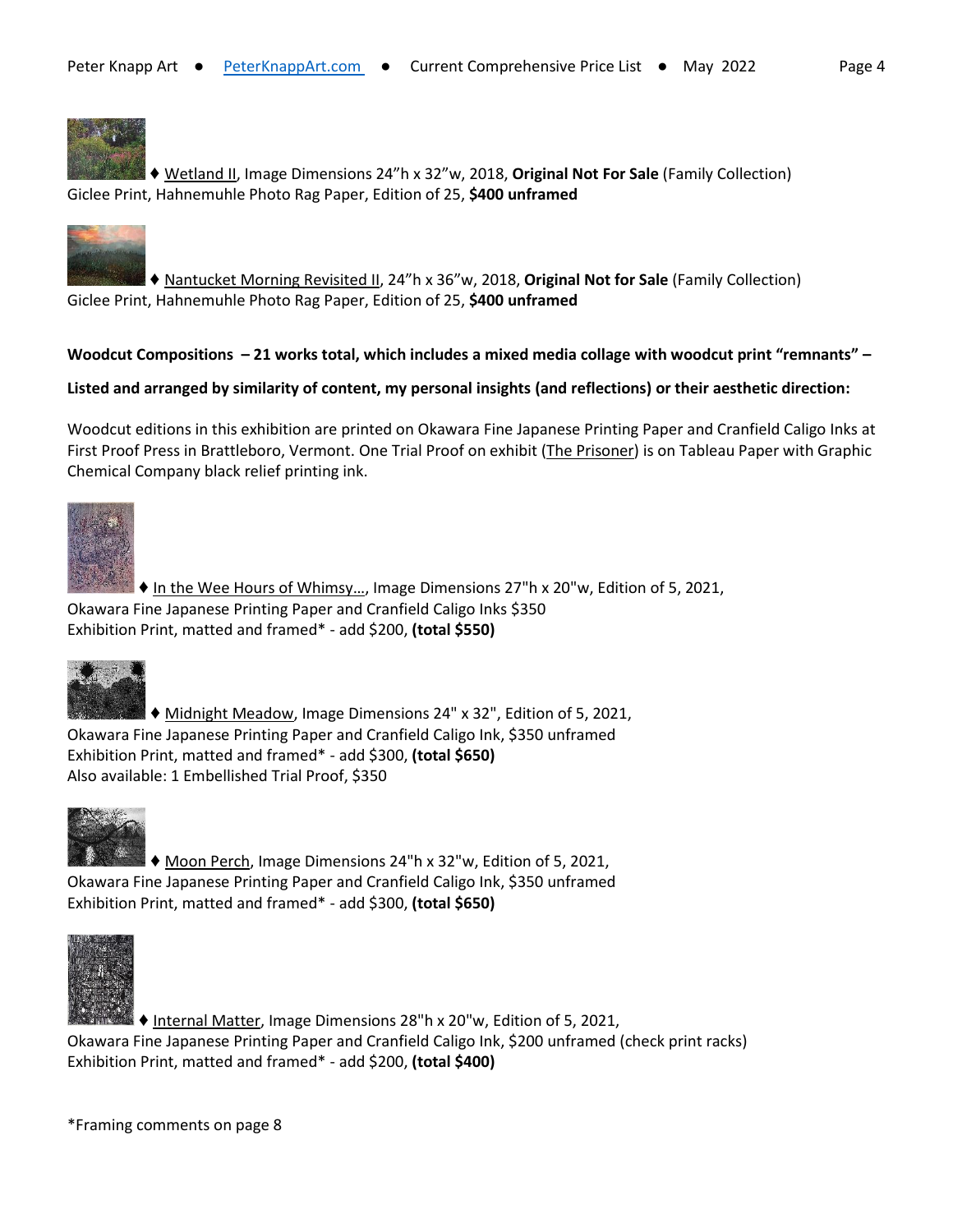

♦ Sweet Peas, Image Dimensions 28"h x 20"w, Edition of 10, 2021, Okawara Fine Japanese Printing Paper and Cranfield Caligo Ink, \$200 Exhibition Print, matted and framed\* - add \$200, **(total \$400 - SOLD)**



♦ The Prisoner, Image Dimensions 56"h x 24"w, Edition of 3 to 5 is **PENDING** with a different paper, 2022 Trial Proofs printed on either Okawara Fine Japanese Printing Paper and Cranfield Caligo Ink or Tableau Paper with Graphic Chemical Company Black Ink.

Exhibition **Trial Proof** Print (Tableau Paper) , matted and framed\* - the print is \$650 **\$500**, framing add \$600 **\$500**, **(total \$1,250 \$1000) Trial Proofs** (Okawara Paper) \$650 **\$300** each unframed, more available, prices may vary



♦ Untitled, Image Dimensions 28"h x 20"w, Edition of 5, 2021, Okawara Fine Japanese Printing Paper and Cranfield Caligo Ink, \$200 unframed Exhibition Print, matted and framed\* - add \$200, (**total \$400**)



♦ A Catch of Caprice, Image Dimensions 20"h x 13 3/4"w, Edition of 5, 2021, Okawara Fine Japanese Printing Paper and Cranfield Caligo Inks, \$350 unframed Exhibition Print, matted and framed\* - add \$150, (**total \$500**)



♦ A Catch of Caprice II, Image Dimensions 20"h x 13 3/4"w, Edition of **4**, 2021, Okawara Fine Japanese Printing Paper and Cranfield Caligo Inks, \$350 unframed Exhibition Print, matted and framed\* - add \$150, **(total \$500**)



♦ Midnight Make-Believe, Image Dimensions 22 1/4"h x 16 1/2"w, Edition of **4**, 2022, Okawara Fine Japanese Printing Paper and Cranfield Caligo Inks, \$400 unframed Exhibition Print, matted and framed\* - add \$150 , (**total \$550**)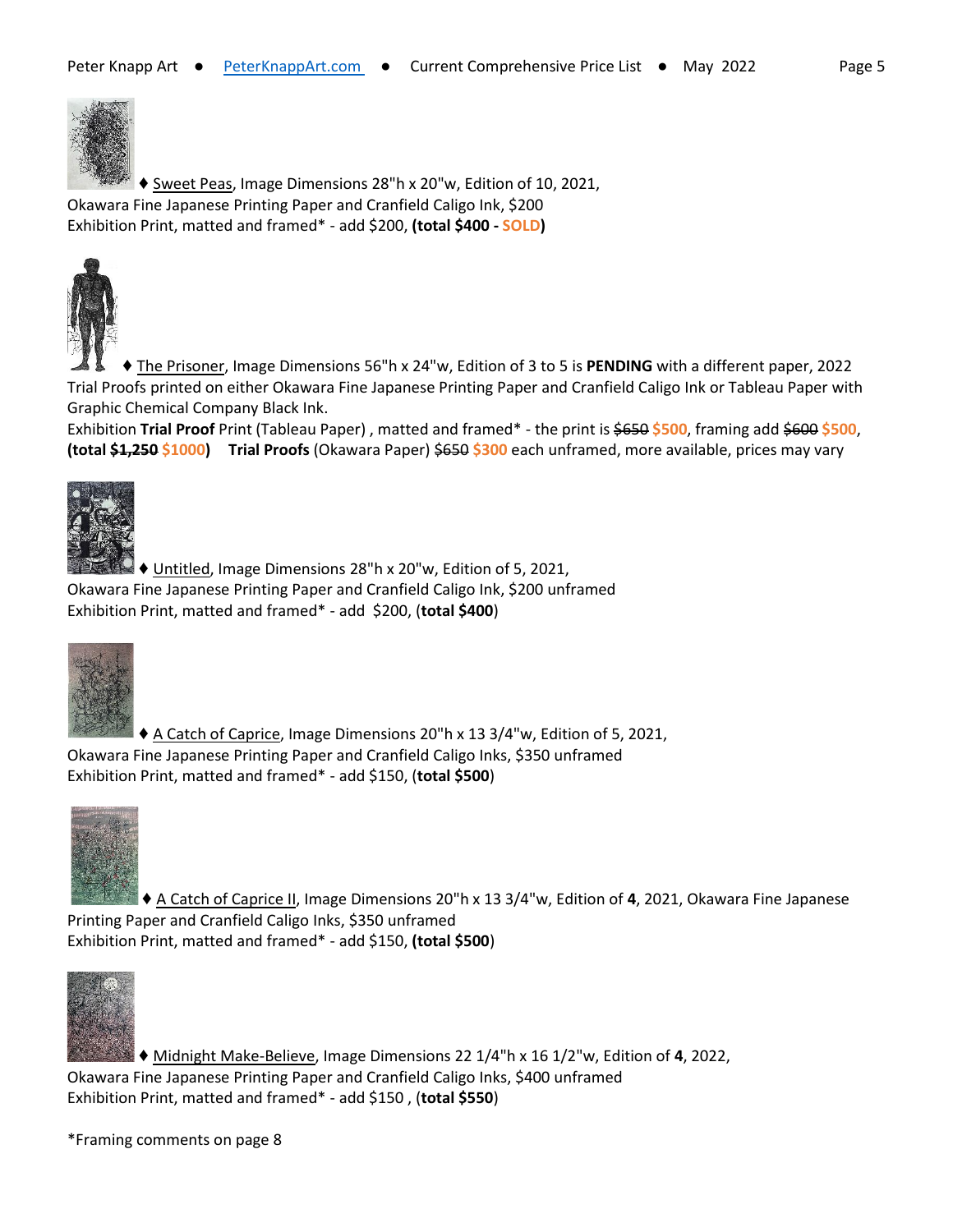

 $\blacktriangleright$  Whirl, Image Dimensions 18 1/4"h x 14 1/2"w, Edition of 5, 2022, Okawara Fine Japanese Printing Paper and Cranfield Caligo Inks, \$300 unframed Exhibition Print, matted and framed\* - add \$150 , (**total \$450**)



 $\blacklozenge$  Whirl II, Image Dimensions 18 1/4"h x 14 1/2"w, Edition of 5, 2022, Okawara Fine Japanese Printing Paper and Cranfield Caligo Inks, \$300 unframed Exhibition Print, matted and framed\* - add \$150 , (**total \$450**)



♦ In a Whirl of Caprice, Image Dimensions 18 1/4"h x 14 1/2"w, Edition of 5, 2022, Okawara Fine Japanese Printing Paper and Cranfield Caligo Inks, \$300 unframed Exhibition Print, matted and framed\* - add \$150 , (**total \$450**)



♦ In a Whirl of Caprice Once Again, Image Dimensions 18 1/4"h x 14 1/2"w, Edition of 5, 2022, Okawara Fine Japanese Printing Paper and Cranfield Caligo Inks, \$300 unframed Exhibition Print, matted and framed\* - add \$150 , (**total \$450**)



 $\blacktriangleright$   $\blacklozenge$  Weeds of Eden, Image Dimensions 16 1/4"h x 22 1/2"w, Edition of 5, 2021, Okawara Fine Japanese Printing Paper and Cranfield Caligo Inks, \$350 unframed Exhibition Print, matted and framed\* - add \$150 , **(total \$500**)



♦ Forest For The Trees, Image Dimensions 9"h x 13"w, Edition of 5, 2021, Okawara Fine Japanese Printing Paper and Cranfield Caligo Inks, \$300 unframed Exhibition Print, matted and framed\* - add \$100 , (**total \$400**)



♦ Theater In The Trees, Image Dimensions 20"h x 27"w, Edition of 5, 2021, Okawara Fine Japanese Printing Paper and Cranfield Caligo Inks, \$400 unframed (check print racks) Exhibition Print, matted and framed\* - add \$200 , (**total \$600 - SOLD**)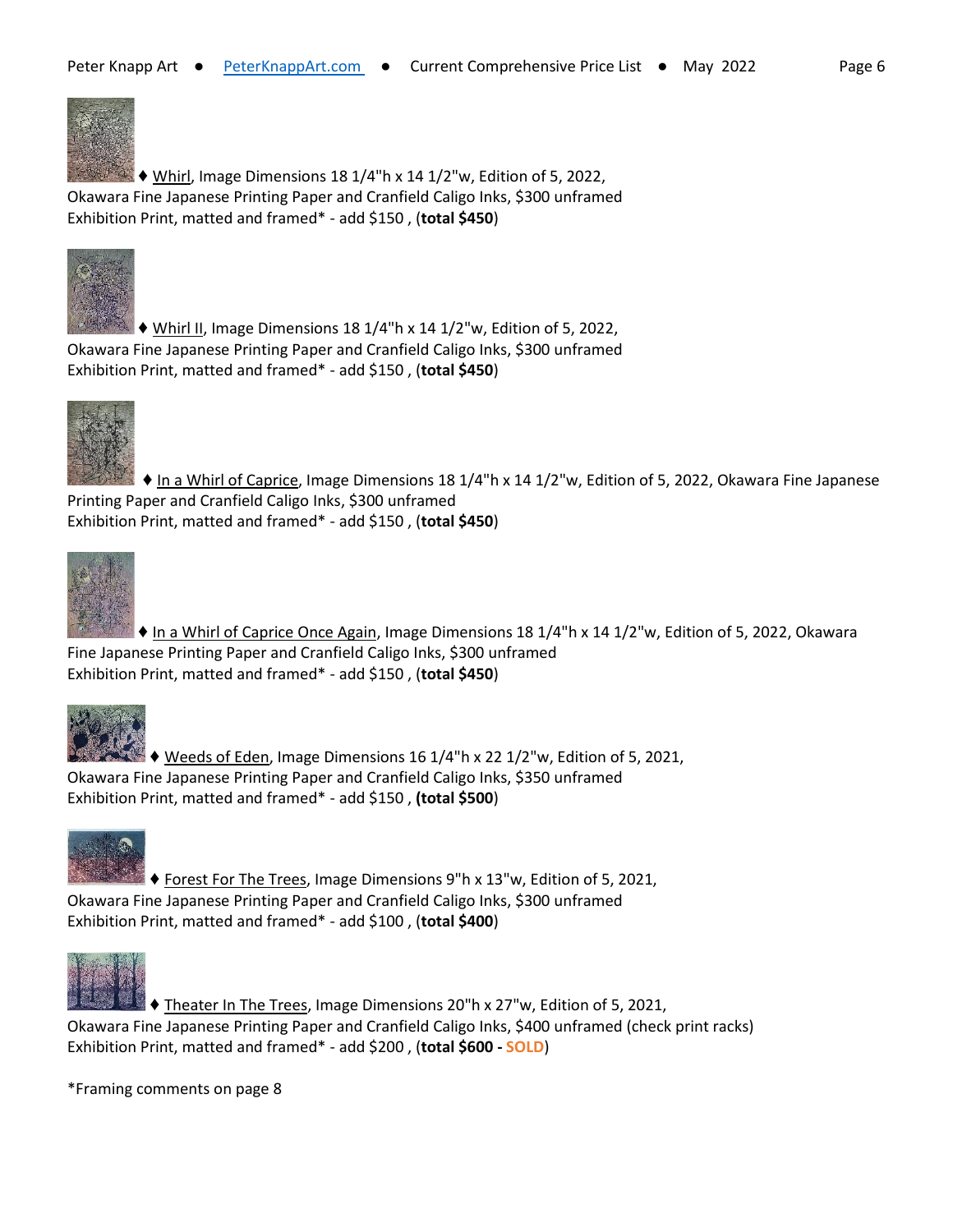

♦ Wooded Landscape, Image Dimensions 14 3/4"h x 20"w, Edition of 7, 2021, Okawara Fine Japanese Printing Paper and Cranfield Caligo Inks, \$350 unframed Exhibition Print, matted and framed\* - add \$150 , (**total \$500 - SOLD** )



♦ The Gathering, Image Dimensions 24"h x 32"w, Edition of **4**, 2022, Okawara Fine Japanese Printing Paper and Cranfield Caligo Inks, \$450 unframed Exhibition Print, matted and framed\* - add \$300 , (**total \$750**)



♦ Led Zeppelin (Backstage Pass), Image Dimensions 28 3/4"h x 47 3/4"w, 2022, Edition of 3 to 5 is **PENDING** with a different paper, Shown here on Exhibit - Trial Proof printed on Okawara Fine Japanese Printing Paper and Cranfield Caligo Ink, \$600 **\$500** for the print, matted and framed\* - add \$500 **\$450**, (**total \$950 - SOLD)** 



♦ And It Seems Like It Was Only Yesterday…, Image Dimensions 19 1/2"h x 19 1/2"w, Mixed Media & Collage, Including Woodcut Print Remnants, Mounted and Signed on Acid Free Backing board, 2022, Matted and Framed\* - **\$950**

### **Digital Artwork Limited Edition Prints – 6 works framed and specially priced**

General Digital Artwork Sizes Available and Unframed Pricing based on LexJet "Sunset" Photo Metallic Paper: **\$150** for14" x 24" **● \$150** for18" x 24" **● \$200** for 18" x 27" **● \$200** for 18" x 32" **\$300** for24" x 32" **● \$300** for 24" x 36" Note: Going forward I will be changing from LexJet "Sunset" Photo Metallic Paper and working locally with Pivot Media in Florence, Ma. Prices will remain the same.



♦ Digital Dreamscape #1 Variation #8B, **This matted and framed work is specially priced at \$500** Image Dimensions 32"h x 24"w, Edition of 15 and 4 Artist Proofs, 2021, \$300 unframed LexJet "Sunset" Photo Metallic Paper, Exhibition Print, matted and framed\* - add \$350 **\$200**, (**total \$650 \$500**) Also available is a 24"h x 18"w size, Edition of 15 and 4 Artist Proofs, 2021, \$200 unframed



♦ Digital Dreamscape #1 – The Awakening #5, **This matted and framed work is specially priced at \$550** Image Dimensions 32"h x 24"w, Edition of 15 and 4 Artist Proofs, 2022, \$300 unframed Hahnemuhle Photo Rag Metallic Paper, Exhibition Print, matted and framed\* - add \$350 **\$250**, (**total \$650 \$550**) Also available is a 24"h x 18"w size (check print racks), Edition of 15 and 4 Artist Proofs, 2021, \$200 unframed